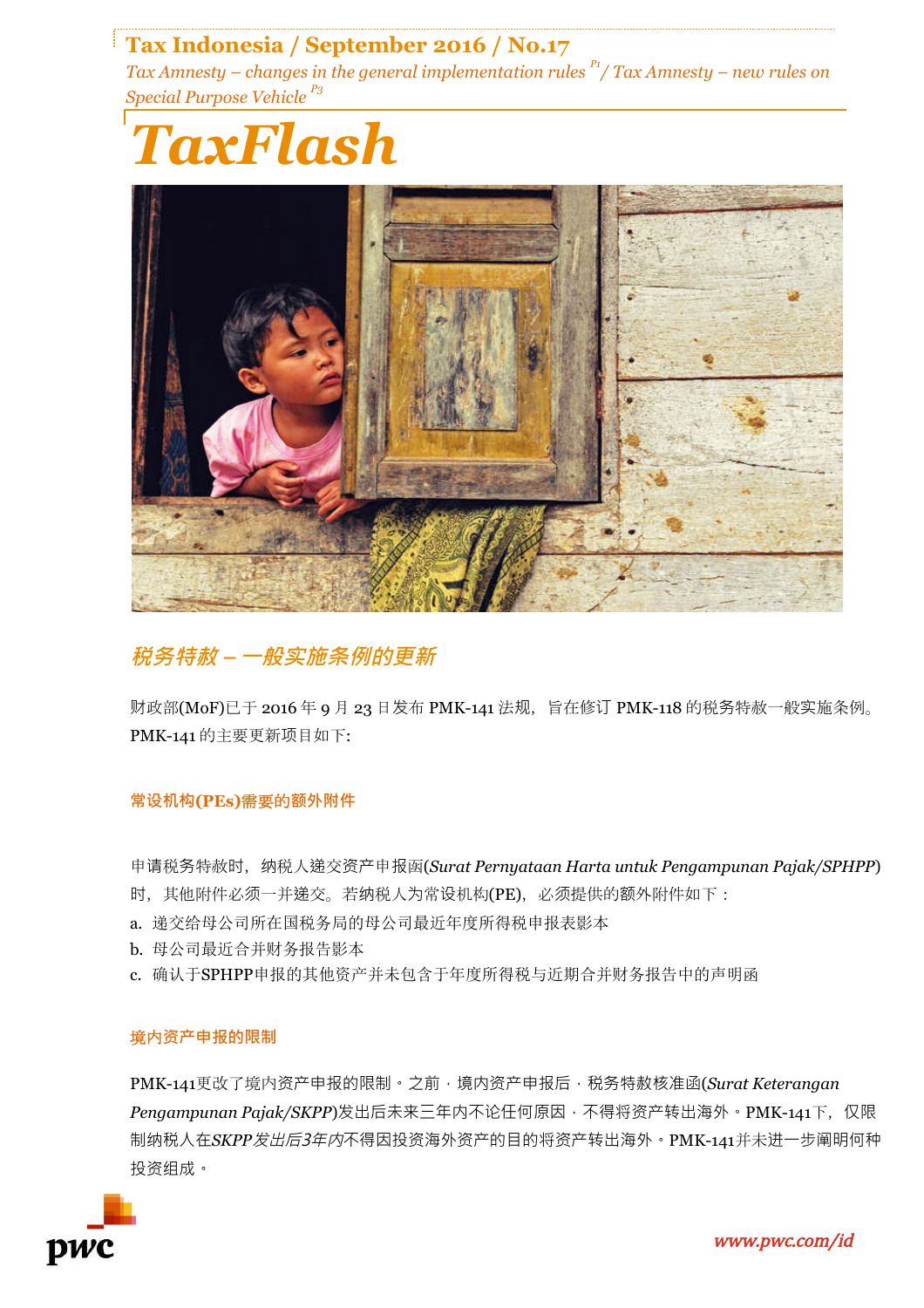### **对土地及建筑物所有权转让的所得税免除**

PMK-141 增加土地及建筑物(L&B)所有权转让所得税免除条款。此项所得税免除只适用在若 L&B 所有权文件仍然在代 名人、让与人、死者或继承人之一(若继承的 L&B 已被分割)名下。此项免除不适用自开发商购买却尚未转让 L&B 所 有权的纳税人。

## **税务特赦 - 特殊目的公司的新规定**

PMK-141颁布的同一天,财政部也发布了PMK-142, 主要为修订PMK-127关于纳税人间接透过特殊目的公司(SPV)持 有资产的税务特赦规定。

PMK-142规定了针对申报间接拥有SPV资产之纳税人,可以选择性的取消或撤资SPV。若纳税人选择不取消或撤资其 拥有权,该申报项目将会被视为未汇回的海外资产并适用较高的4%、6%及10%赎回税率。